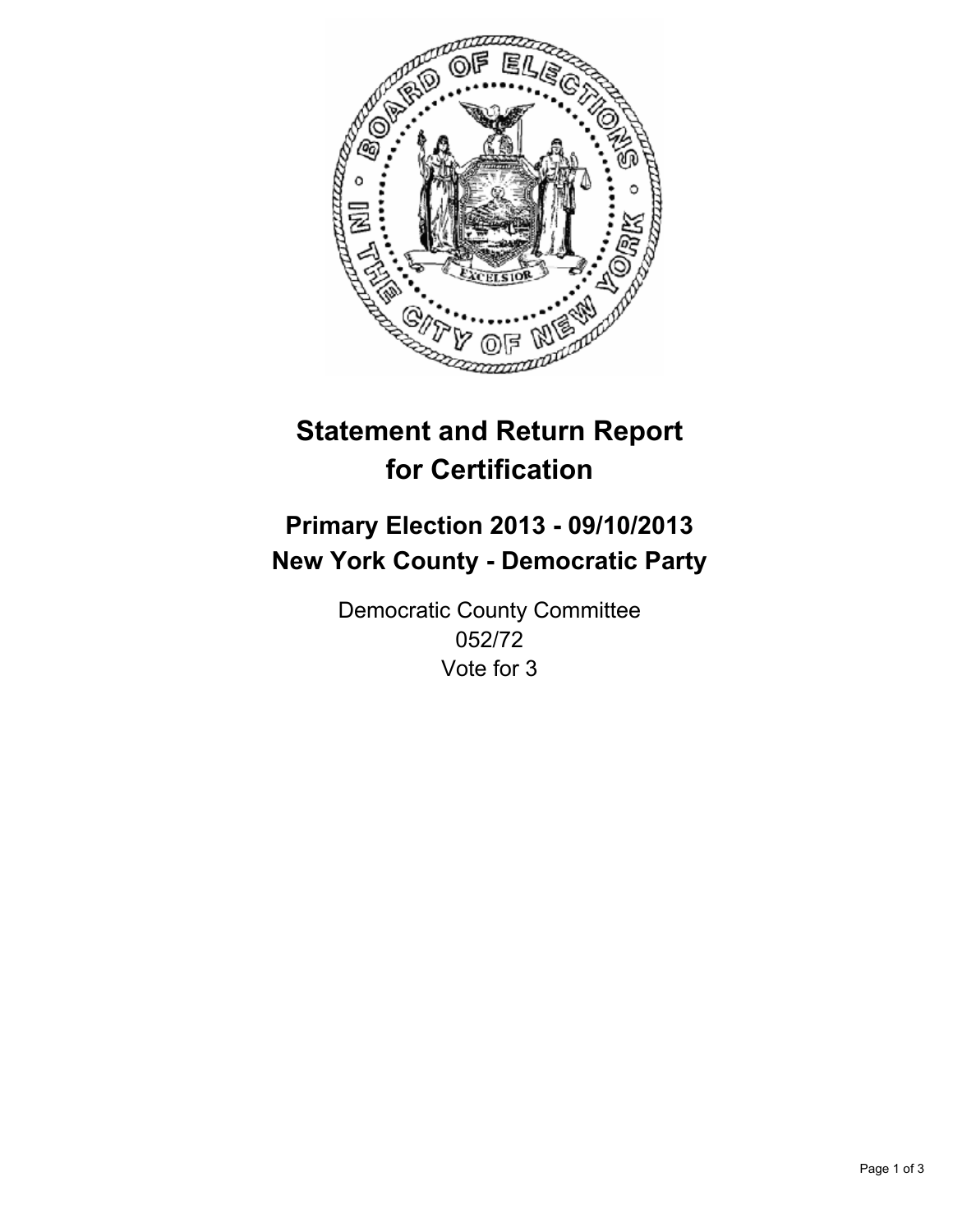

## **Assembly District 72**

| <b>EMERGENCY</b>     | 0        |
|----------------------|----------|
| ABSENTEE/MILITARY    | 3        |
| <b>FEDERAL</b>       | 0        |
| SPECIAL PRESIDENTIAL | $\Omega$ |
| AFFIDAVIT            | 0        |
| <b>ANDRE HARRIS</b>  | 35       |
| ANA A. LAZALA        | 20       |
| <b>JASON CASTRO</b>  | 31       |
| EDITH MONTERO        | 19       |
| <b>Total Votes</b>   | 105      |